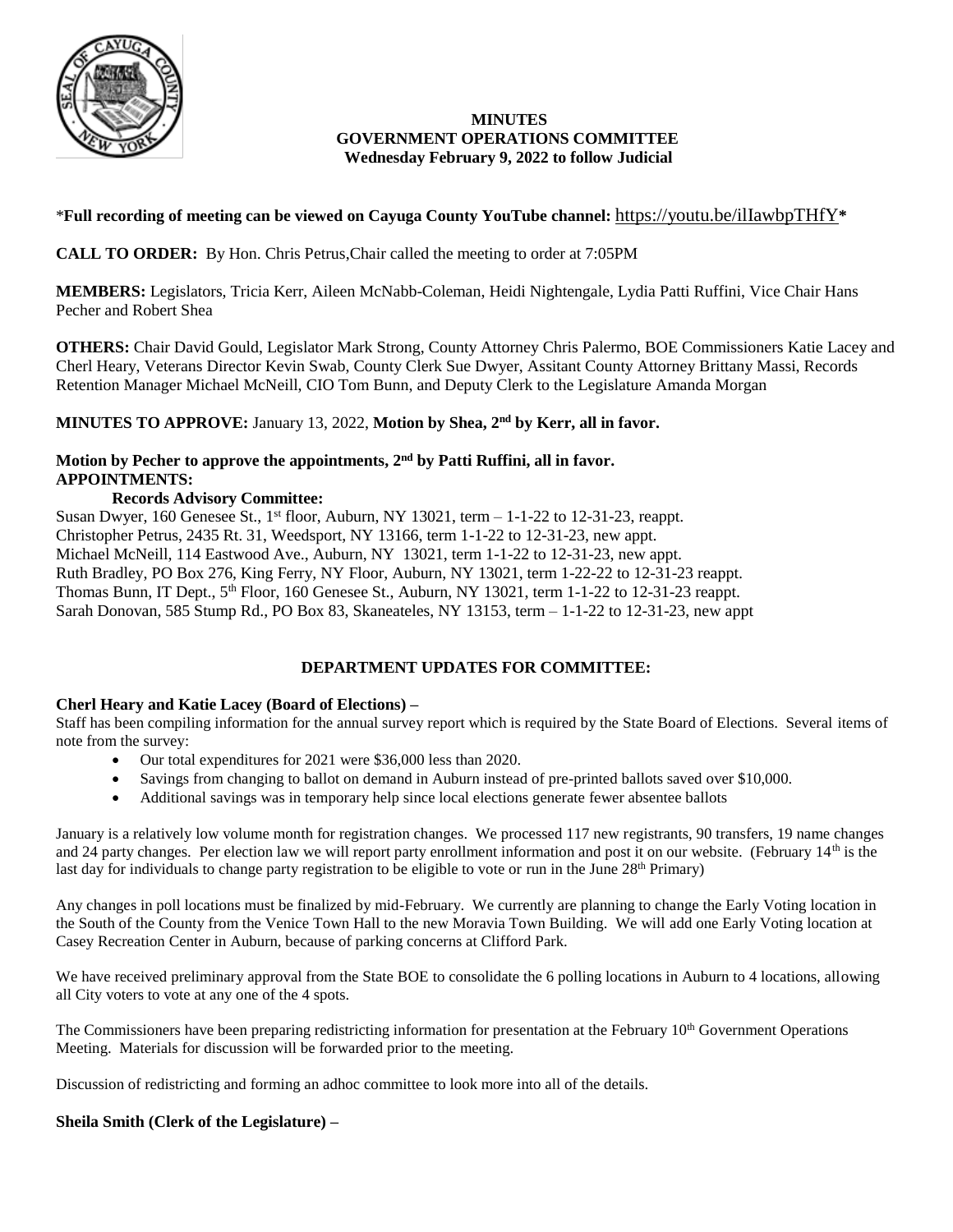Chairman Gould, Chris Palermo, Lynn Marinella, myself and Alan from Eastern Shore had a zoom meeting regarding insurance, got off to a slow start, but went well. The only change was to add physical damage to the Sheriff drones which will cover damage and theft.

### 2-22-GO-3 Amending the Cayuga County Emergency Closing Policy. **Motion by McNabb-Coleman, 2nd by Nightengale, all in favor.**

#### **Christopher Palermo (County Attorney) – no updates**

### **Susan Dwyer (County Clerk) –**

**DREAMS Team:** Distributed hard copy/electronic copies of DREAMS Project to the County Legislators. We continue to request the use of ARPA Funds to fund this multi-phased, cost saving, space saving, quick and safe access to records digital solution for all County records.

### **RECORDING OFFICE**:

- Updated laptops and set up systems in our office so during this uptick in Covid, we split our staff in 2 teams; one will work from home for a week and the next week they will switch and work in the office. This worked well for us last year. We will re-assess the situation in 4 weeks. This will not affect the services we offer to the public.
- Received Approval to Digitize Supreme Court Records: Obtained approval from the NYS Office of Court Administration to destroy court documents from 2011 thru 2018 that were being stored in hundreds of boxes, to allow for digital versions of Civil Court documents. This saves office space, makes them easier to search, retrieve and share, and permanently preserves our Supreme Court records.
- Temporarily suspended Passport Application Processing and Passport Photos until further notice due to Covid-related issues.

### **RECORDS CENTER:**

- ANNUAL PURGE: Started Annual Purge of Records for 51 departments on January 3.
- SHREDDING: Concluded 2021 by shredding approximately 1,434 cubic square feet of content. This was a 60% increase from Year 2019 [related Year 2020 figure not applicable due to COVID].
- Preparing for the LGRMIF Shared Services Grant application process.
- MARRIAGE RECORDS: While the County no longer maintains present day marriage records, for a short time period in 1908 to 1935 we did maintain them. We have 10 boxes of marriage records and we are in the process of indexing, scanning and digitizing these records. The project is almost completed and this information will now be easily accessible to researchers and genealogists.
- ONGOING PROJECTS: working with the Environmental Health Department, Board of Elections, County Finance Dept., Real Property, and Coroner's Office.

**HISTORIAN'S OFFICE:** Work continues on digitizing photographs from our collection, in collaboration with the Seymour Library for the "Auburn History Forge" project utilizing an intern from LeMoyne College **DMV OFFICE:** Continue to offer walk-in service to all

- 2-22-GO-2 Authorizing a contract between Records Retention Center and the Dept. of Health & Human Services (HHS)to increase the reimbursement rate for shredding services. **Motion by Kerr, 2nd by Shea, all in favor.**
- 2-22-GO-1 County Legislature establish a Capital H Account to support a multi-phase/multi-year digital \$4 million project called Dreams (Digital Records Electronic Access Management System) and to fund it using a combination of two sources; American Rescue Plan Act (ARPA) Funds, and Local Government Records Management Improvement Fund Shared Service Grants. **Motion by Petrus, 2nd by Pecher, all in favor except Nightengale and Patti Ruffini.**

### **Tom Bunn (Information Technology) –**

### **Staffing Update**

- Several applicants have replied to our Senior Computer Systems Technician posting
- Identified 3 highly qualified applicants, interviews have been scheduled for this week
- Hoping to fill position ASAP; tentative early March start date

### **IT Help Desk data – January 2022**

- 427 new support tickets were created
- 98% support tickets were resolved (419)
- Average resolution time (per ticket)  $-2.4$  hours

#### **Active Projects**